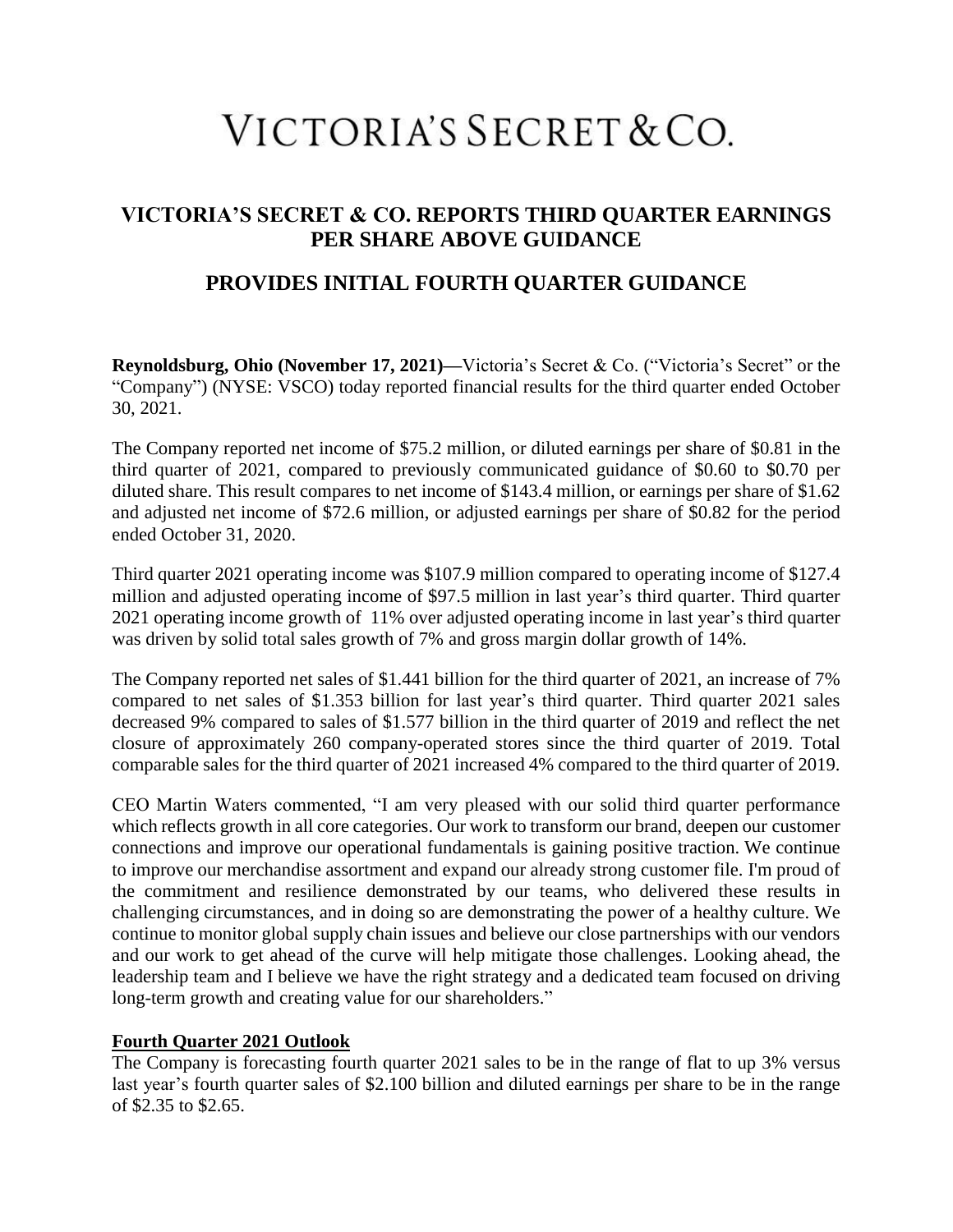Victoria's Secret & Co. will conduct its third quarter earnings call at 8:00 a.m. Eastern on November 18. To listen, call 1-800-619-9066 (international dial-in number: 1-212-519-0836); conference ID 5358727. For an audio replay, call 1-800-839-8275 (international replay number: 1-203-369-3606); conference ID 175361 or log onto [www.victoriassecretandco.com.](http://www.victoriassecretandco.com/) The materials accompanying the earnings call have been posted on the investor relations section of the Company's website. The audio replay will be available approximately two hours after the conclusion of the call.

# **About Victoria's Secret**

Victoria's Secret is the world's largest intimates specialty retailer offering a wide assortment of modern, fashion-inspired collections including signature bras, panties, lingerie, casual sleepwear, athleisure and swim, as well as award-winning prestige fragrances and body care. With nearly 1,400 retail stores worldwide and a predominately female workforce of more than 25,000, Victoria's Secret boasts the largest team of specialty trained bra fit experts worldwide. Victoria's Secret is committed to inspiring women around the world with products and experiences that uplift and champion them and their journey while creating lifelong relationships and advocating for positive change.

# **Safe Harbor Statement Under the Private Securities Litigation Reform Act of 1995**

We caution that any forward-looking statements (as such term is defined in the Private Securities Litigation Reform Act of 1995) contained in this press release or made by our Company or our management involve risks and uncertainties and are subject to change based on various factors, many of which are beyond our control. Accordingly, our future performance and financial results may differ materially from those expressed or implied in any such forward-looking statements. Words such as "estimate," "project," "plan," "believe," "expect," "anticipate," "intend," "planned," "potential" and any similar expressions may identify forward-looking statements. Risks associated with the following factors, among others, in some cases have affected and in the future could affect our financial performance and actual results and could cause actual results to differ materially from those expressed or implied in any forward-looking statements included in this press release or otherwise made by our company or our management:

- the spin-off from Bath & Body Works, Inc. (f/k/a L Brands, Inc.) may not be tax-free for U.S. federal income tax purposes;
- a loss of synergies from separating the businesses that could negatively impact the balance sheet, profit margins or earnings of Victoria's Secret or that Victoria's Secret does not realize all of the expected benefits of the spin-off;
- general economic conditions, inflation, consumer confidence, consumer spending patterns and market disruptions including pandemics or significant health hazards, severe weather conditions, natural disasters, terrorist activities, financial crises, political crises or other major events, or the prospect of these events;
- the novel coronavirus (COVID-19) global pandemic has had and is expected to continue to have an adverse effect on our business and results of operations;
- the seasonality of our business;
- divestitures or other dispositions and related operations and contingent liabilities from such businesses;
- difficulties arising from turnover in company leadership or other key positions;
- our ability to attract, develop and retain qualified associates and manage labor-related costs;
- the dependence on mall traffic and the availability of suitable store locations on appropriate terms;
- our ability to grow through new store openings and existing store remodels and expansions;
- our ability to successfully operate and expand internationally and related risks;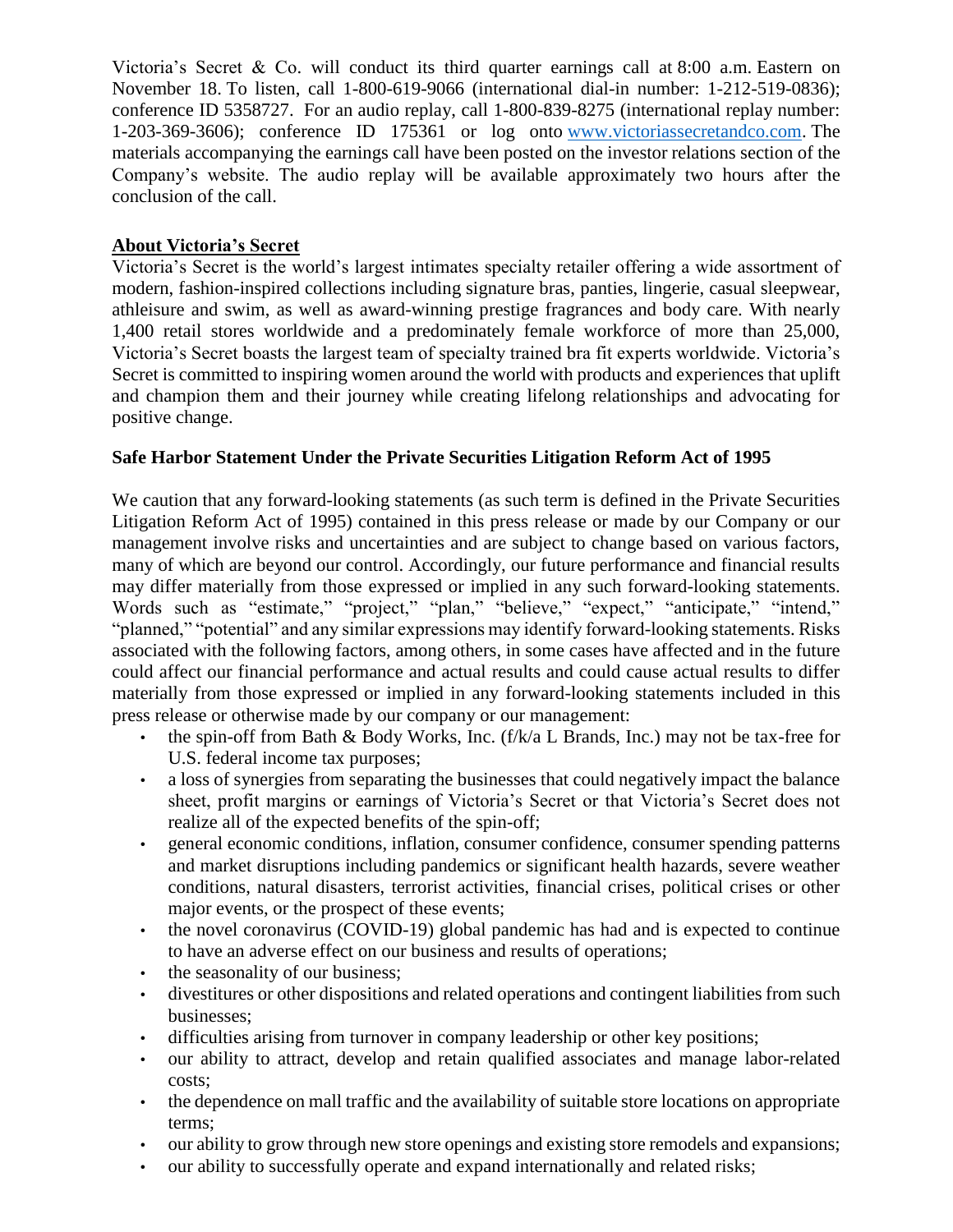- our independent franchise, license and wholesale partners;
- our direct channel businesses;
- our ability to protect our reputation and our brand images;
- our ability to attract customers with marketing, advertising and promotional programs;
- our ability to maintain, enforce and protect our trade names, trademarks and patents;
- the highly competitive nature of the retail industry and the segments in which we operate;
- consumer acceptance of our products and our ability to manage the life cycle of our brands, keep up with fashion trends, develop new merchandise and launch new product lines successfully;
- our ability to source, distribute and sell goods and materials on a global basis, including risks related to:
	- political instability, environmental hazards or natural disasters;
	- significant health hazards or pandemics, which could result in closed factories, reduced workforces, scarcity of raw materials, and scrutiny or embargoing of goods produced in infected areas;
	- duties, taxes and other charges;
	- legal and regulatory matters;
	- volatility in currency exchange rates;
	- local business practices and political issues;
	- potential delays or disruptions in shipping and transportation and related pricing impacts;
	- disruption due to labor disputes; and
	- changing expectations regarding product safety due to new legislation;
- our geographic concentration of vendor and distribution facilities in central Ohio;
- fluctuations in foreign currency exchange rates;
- the ability of our vendors to deliver products in a timely manner, meet quality standards and comply with applicable laws and regulations;
- fluctuations in product input costs, including those caused by inflation;
- our ability to adequately protect our assets from loss and theft;
- fluctuations in energy costs, including those caused by inflation;
- increases in the costs of mailing, paper, printing or other order fulfillment logistics;
- claims arising from our self-insurance;
- our and our third-party service providers' ability to implement and maintain information technology systems and to protect associated data;
- our ability to maintain the security of customer, associate, third-party and company information;
- stock price volatility;
- our ability to pay dividends and related effects;
- shareholder activism matters:
- our ability to maintain our credit rating;
- our ability to service or refinance our debt and maintain compliance with our restrictive covenants;
- our ability to comply with laws, regulations and technology platform rules or other obligations related to data privacy and security;
- our ability to comply with regulatory requirements;
- legal and compliance matters; and
- tax, trade and other regulatory matters.

We are not under any obligation and do not intend to make publicly available any update or other revisions to any of the forward-looking statements contained in this press release to reflect circumstances existing after the date of this press release or to reflect the occurrence of future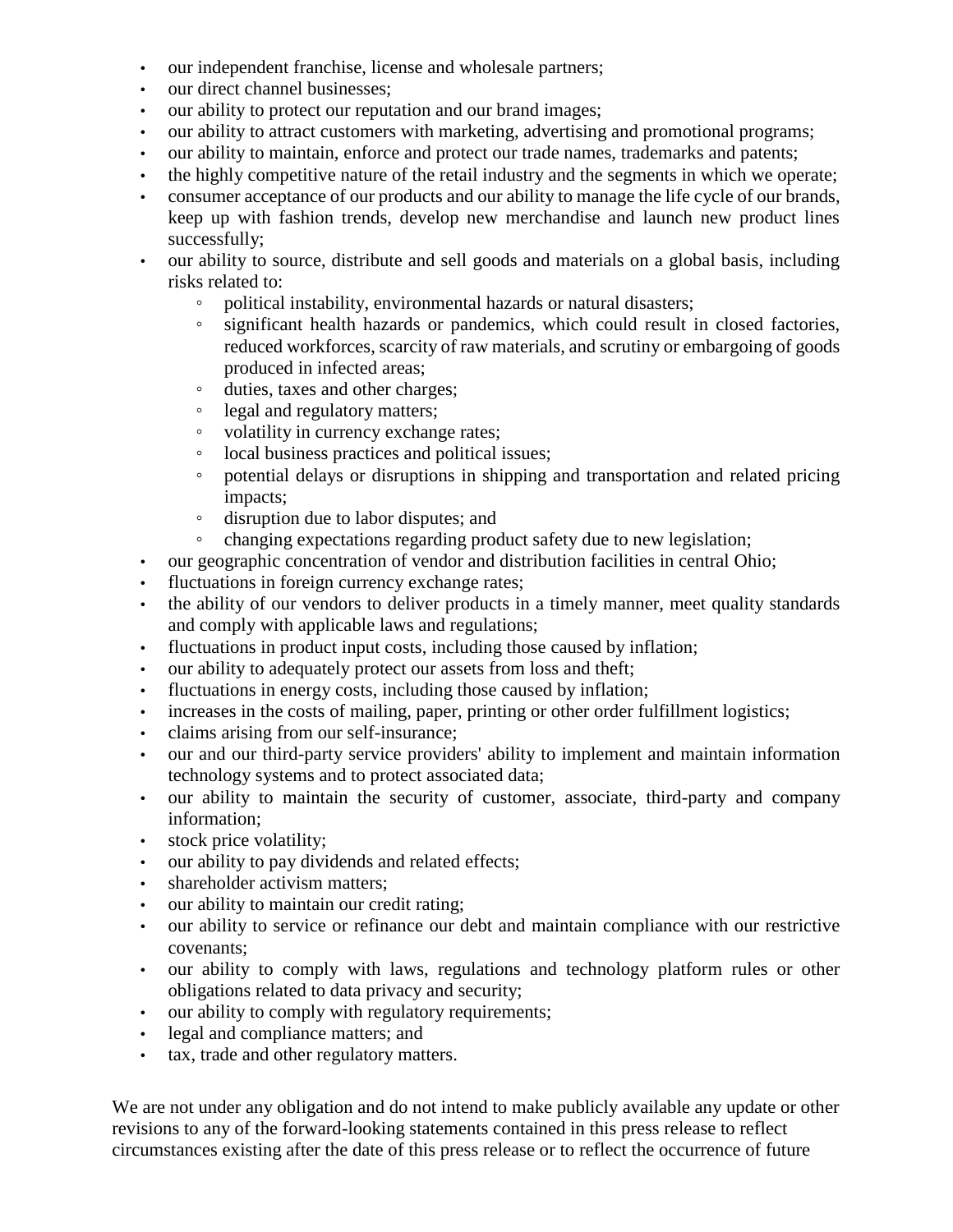events even if experience or future events make it clear that any expected results expressed or implied by those forward-looking statements will not be realized. More information on potential factors that could affect Victoria's Secret results is included in Victoria's Secret Registration Statement on Form 10 and the second quarter of 2021 quarterly report on Form 10-Q filed with the Securities and Exchange Commission.

For further information, please contact:

## **Victoria's Secret & Co.:**

**Investor Relations:** Media Relations: Jason Ware Brooke Wilson

I[nvestorr](mailto:investor)elations@victoria.com [Communications@victoria.com](mailto:Communications@victoria.com)

# **Victoria's Secret & Co. Third Quarter 2021**

## **Total Sales (Millions):**

|                            | Third<br>Ouarter<br>2021 | Third<br>Ouarter<br>2020 | $\%$<br>Inc/<br>(Dec) | Third<br>Ouarter<br>2021 | Third<br>Ouarter<br>2019 | %<br>Inc/<br>(Dec) |
|----------------------------|--------------------------|--------------------------|-----------------------|--------------------------|--------------------------|--------------------|
| Stores – North America     | \$920.3                  | \$755.2                  | 21.9%                 | \$920.3                  | \$1,080.9                | $(14.9\%)$         |
| Direct                     | 406.3                    | 470.0                    | $(13.5\%)$            | 406.3                    | 331.3                    | 22.6%              |
| International <sup>1</sup> | 114.5                    | 127.9                    | $(10.4\%)$            | 114.5                    | 165.3                    | (30.7%)            |
| <b>Total</b>               | \$1,441.1                | \$1,353.1                | 6.5%                  | \$1,441.1                | \$1,577.5                | $(8.6\%)$          |

 $<sup>1</sup>$  – Results include Greater China, royalties associated with franchised stores, wholesale sales, and company-operated stores in</sup> the U.K. (pre-joint venture).

# **Total Sales (Millions):**

|                            | Year-to-<br>Date<br>2021 | Year-to-<br>Date<br>2020 | $\%$<br>Inc/<br>(Dec) | Year-to-<br>Date<br>2021 | Year-to-<br>Date<br>2019 | $\%$<br>Inc/<br>(Dec) |
|----------------------------|--------------------------|--------------------------|-----------------------|--------------------------|--------------------------|-----------------------|
| Stores – North America     | \$2,890.0                | \$1,632.8                | 77.0%                 | \$2,890.0                | \$3,462.2                | $(16.5\%)$            |
| Direct                     | 1.396.0                  | 1,391.5                  | 0.3%                  | 1.396.0                  | 1.066.5                  | 30.9%                 |
| International <sup>1</sup> | 323.2                    | 288.7                    | 11.9%                 | 323.2                    | 503.9                    | $(35.9\%)$            |
| <b>Total</b>               | \$4,609.2                | \$3,313.0                | 39.1%                 | \$4,609.2                | \$5,032.6                | $(8.4\%)$             |

 $<sup>1</sup>$  – Results include Greater China, royalties associated with franchised stores, wholesale sales, and company-operated stores in</sup> the U.K. (pre-joint venture).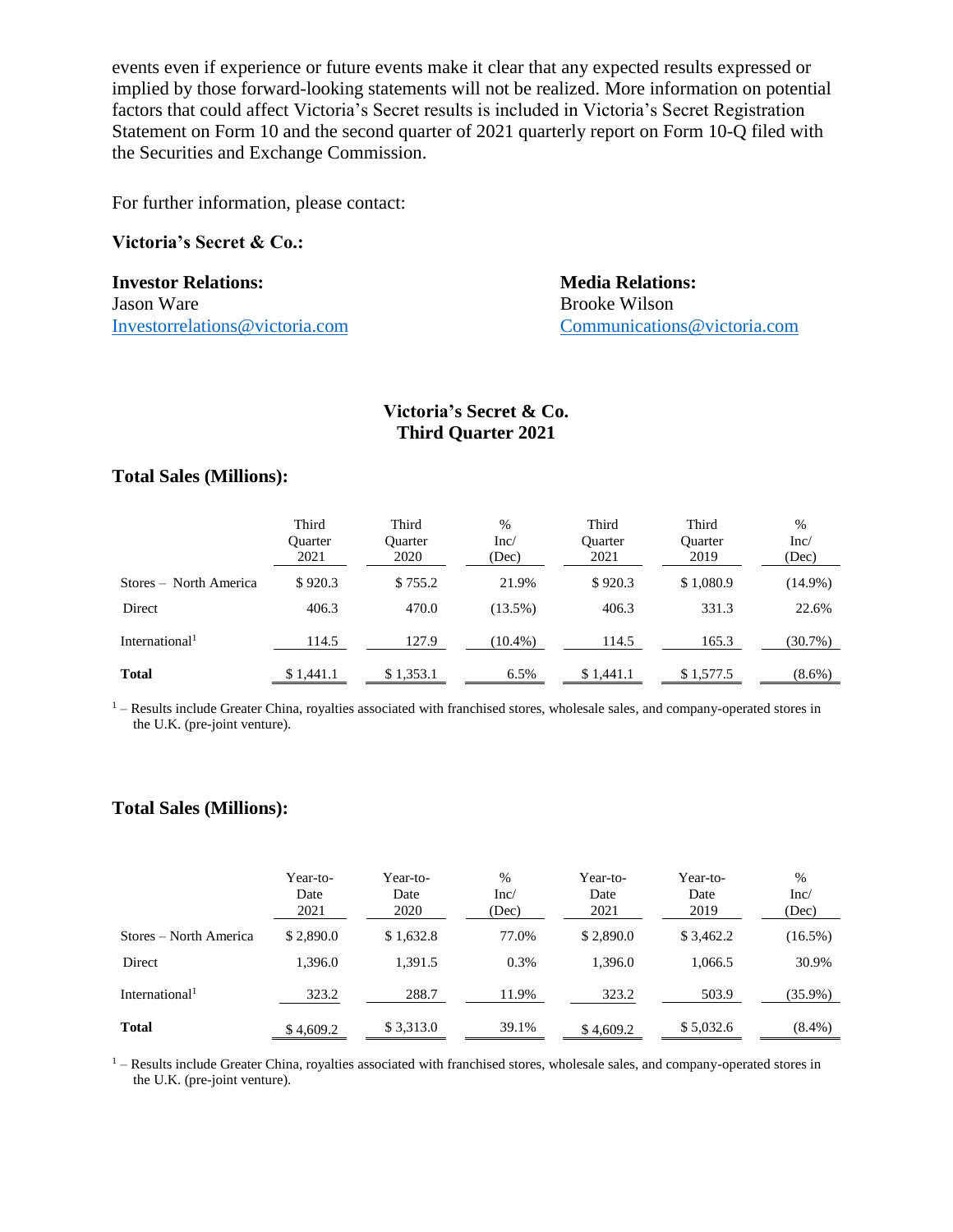# **Comparable Sales Increase (Decrease):**

|                                | Third<br><b>Ouarter</b><br>2021 | Third<br>Quarter<br>2020 | Year-to-<br>Date<br>2021 | Year-to-<br>Date<br>2020 |
|--------------------------------|---------------------------------|--------------------------|--------------------------|--------------------------|
| Stores and Direct <sup>1</sup> | 0%                              | 4%                       | 3%                       | 3%                       |
| Stores $Only^2$                | 7%                              | $(10\%)$                 | 8%                       | (13%)                    |

**NOTE:** Stores are excluded from the comparable sales calculation when they have been closed for four consecutive days or more. Therefore, comparable sales results exclude periods of time that stores were closed for four consecutive days or more as a result of the COVID-19 pandemic. Refer to our filings with the Securities and Exchange Commission for further discussion regarding our comparable sales calculation.

 $1 -$  Results include company-operated stores in the U.S., Canada, the U.K. (pre-joint venture) and Greater China and direct sales.

 $2-$  Results include company-operated stores in the U.S., Canada, the U.K. (pre-joint venture) and Greater China.

# **Total Company-Operated Stores:**

|                                      | <b>Stores at</b><br>1/30/21 | <b>Opened</b> | <b>Closed</b> | <b>Stores at</b><br>10/30/21 |
|--------------------------------------|-----------------------------|---------------|---------------|------------------------------|
| U.S.                                 | 846                         |               | (16)          | 830                          |
| Canada                               | 25                          |               |               | 26                           |
| Greater China - Beauty & Accessories | 36                          |               | (2)           | 36                           |
| Greater China - Full Assortment      | 26                          |               |               | 27                           |
| <b>Total</b>                         | 933                         | 4             | 18)           | 919                          |

# **Total Partner-Operated Stores:**

|                        | <b>Stores at</b> |               |                          | <b>Stores at</b> |
|------------------------|------------------|---------------|--------------------------|------------------|
|                        | 1/30/21          | <b>Opened</b> | <b>Closed</b>            | 10/30/21         |
| Beauty & Accessories   | 338              | 10            | (13)                     | 335              |
| <b>Full Assortment</b> | 120              | 4             | $\overline{\phantom{0}}$ | 124              |
| <b>Total</b>           | 458              | 14            | (13)                     | 459              |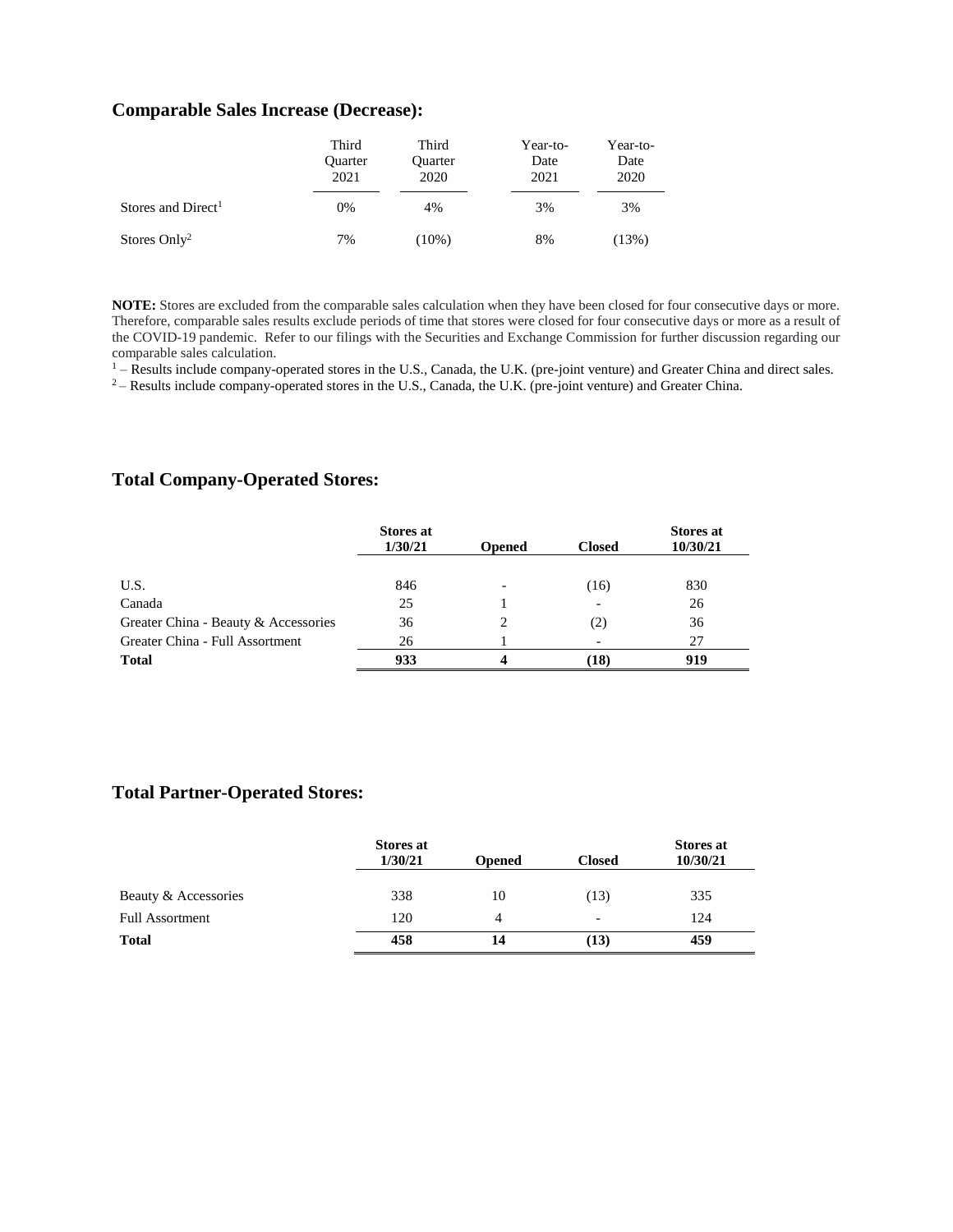### **VICTORIA'S SECRET & CO.**

#### **CONSOLIDATED AND COMBINED STATEMENTS OF INCOME**

#### **THIRTEEN WEEKS ENDED OCTOBER 30, 2021 AND OCTOBER 31, 2020**

#### **(Unaudited)**

#### **(In thousands except per share amounts)**

|                                                                                                                                                                                                                                                                                                                   | 2021            | 2020          |            |  |  |
|-------------------------------------------------------------------------------------------------------------------------------------------------------------------------------------------------------------------------------------------------------------------------------------------------------------------|-----------------|---------------|------------|--|--|
| Net Sales<br>Costs of Goods Sold, Buying and Occupancy<br>Gross Profit<br>General, Administrative and Store Operating Expenses<br><b>Operating Income</b><br>Interest Expense<br>Other Income<br>Income Before Income Taxes<br>Provision (Benefit) for Income Taxes<br>Net Income<br>Net Income Per Diluted Share | \$<br>1,441,134 | <sup>\$</sup> | 1,353,100  |  |  |
|                                                                                                                                                                                                                                                                                                                   | (876,067)       |               | (856,315)  |  |  |
|                                                                                                                                                                                                                                                                                                                   | 565,067         |               | 496,785    |  |  |
|                                                                                                                                                                                                                                                                                                                   | (457, 153)      |               | (369, 408) |  |  |
|                                                                                                                                                                                                                                                                                                                   | 107,914         |               | 127,377    |  |  |
|                                                                                                                                                                                                                                                                                                                   | (11, 917)       |               | (1,412)    |  |  |
|                                                                                                                                                                                                                                                                                                                   | 632             |               | 1,113      |  |  |
|                                                                                                                                                                                                                                                                                                                   | 96,629          |               | 127,078    |  |  |
|                                                                                                                                                                                                                                                                                                                   | 21,416          |               | (16,305)   |  |  |
|                                                                                                                                                                                                                                                                                                                   | 75,213          |               | 143,383    |  |  |
|                                                                                                                                                                                                                                                                                                                   | 0.81            |               | 1.62       |  |  |
| Weighted Average Shares Outstanding                                                                                                                                                                                                                                                                               | 92,449          |               | 88,303     |  |  |

1 - Reported Weighted Average Shares Outstanding reflects diluted shares in the third quarter of 2021. Prior to the third quarter of 2021, reported Weighted Average Shares Outstanding reflects basic shares at the separation date. This share amount is being utilized for the calculation of basic and diluted income per share for periods presented prior to the separation date.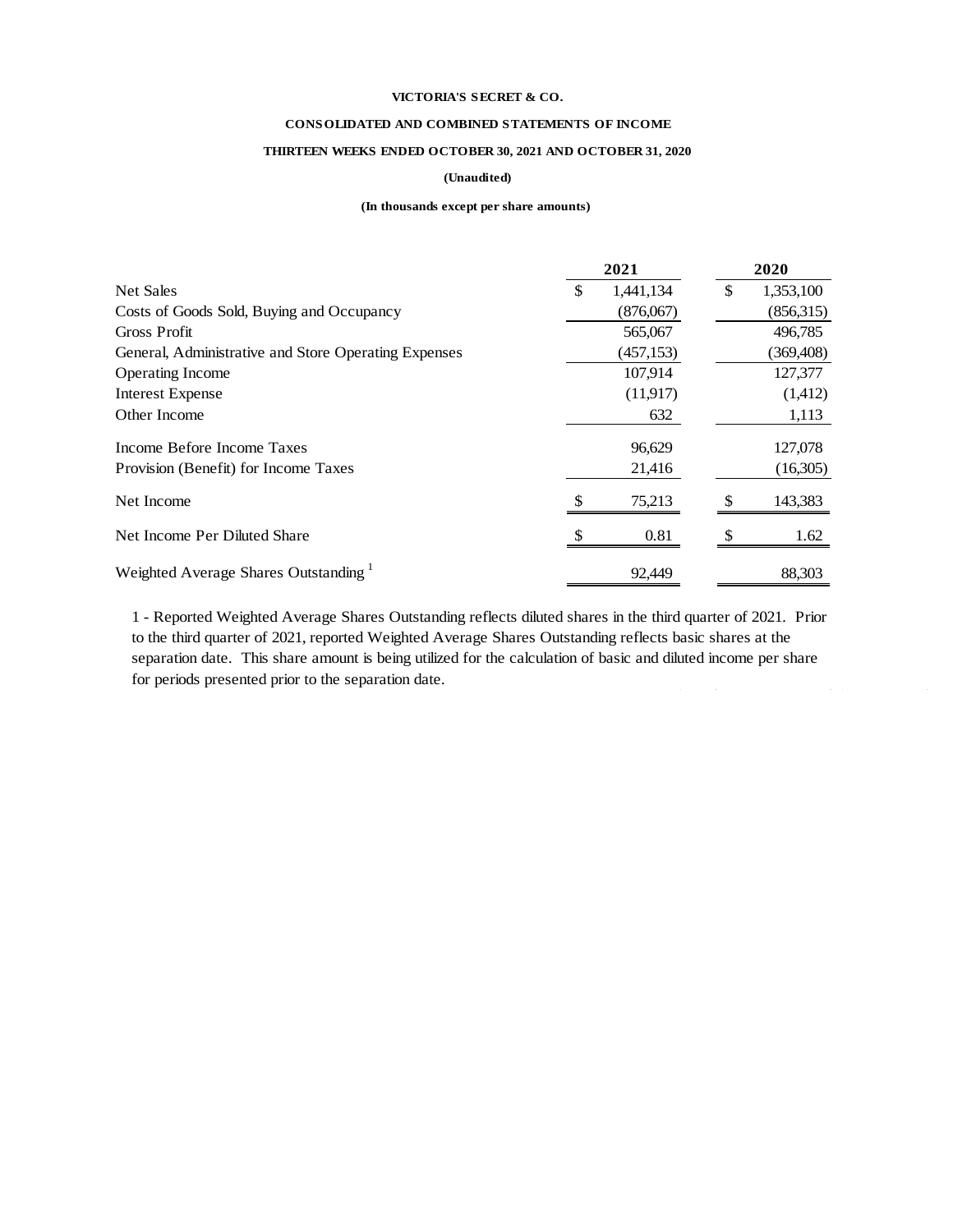#### **VICTORIA'S SECRET & CO.**

#### **CONSOLIDATED AND COMBINED STATEMENTS OF INCOME (LOSS)**

#### **THIRTY-NINE WEEKS ENDED OCTOBER 30, 2021 AND OCTOBER 31, 2020**

#### **(Unaudited)**

#### **(In thousands except per share amounts)**

|                                                      | 2021            | 2020 |             |  |  |
|------------------------------------------------------|-----------------|------|-------------|--|--|
| <b>Net Sales</b>                                     | \$<br>4,609,201 | \$.  | 3,313,041   |  |  |
| Costs of Goods Sold, Buying and Occupancy            | (2,702,408)     |      | (2,642,881) |  |  |
| <b>Gross Profit</b>                                  | 1,906,793       |      | 670,160     |  |  |
| General, Administrative and Store Operating Expenses | (1,370,462)     |      | (1,159,516) |  |  |
| Operating Income (Loss)                              | 536,331         |      | (489, 356)  |  |  |
| <b>Interest Expense</b>                              | (15,659)        |      | (4,957)     |  |  |
| Other Loss                                           | (465)           |      | (365)       |  |  |
| Income (Loss) Before Income Taxes                    | 520,207         |      | (494, 678)  |  |  |
| Provision (Benefit) for Income Taxes                 | 119,878         |      | (139,989)   |  |  |
| Net Income (Loss)                                    | 400,329         |      | (354, 689)  |  |  |
| Net Income (Loss) Per Diluted Share                  | 4.46            |      | (4.02)      |  |  |
| Weighted Average Shares Outstanding                  | 89,685          |      | 88,303      |  |  |

1 - Reported Weighted Average Shares Outstanding reflects diluted shares in the third quarter of 2021. Prior to the third quarter of 2021, reported Weighted Average Shares Outstanding reflects basic shares at the separation date. This share amount is being utilized for the calculation of basic and diluted income (loss) per share for periods presented prior to the separation date.